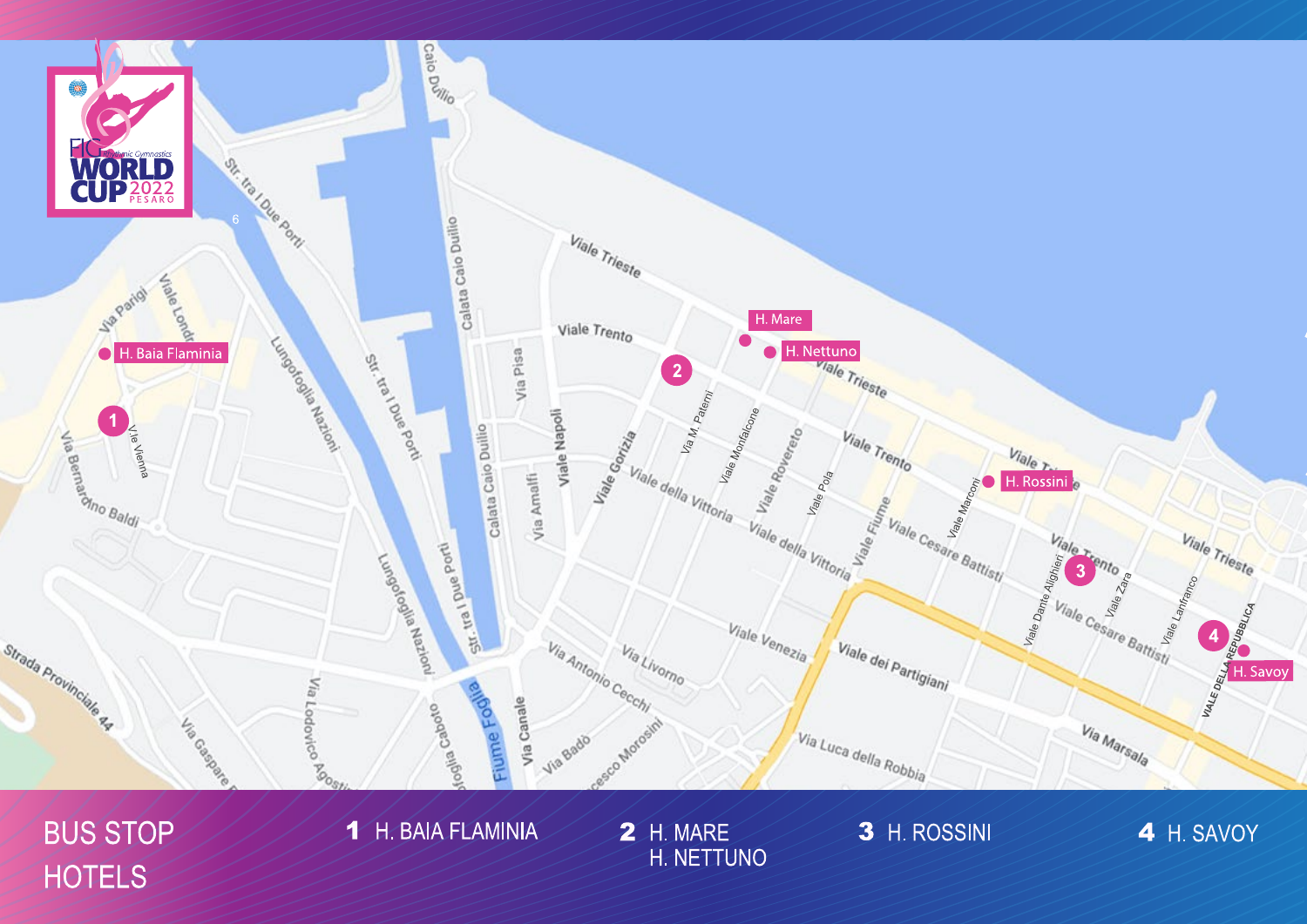

## **BUS LINES TIMETABLE**

Thursday June 2<sup>nd</sup> 2022

| <b>BAIA FLAMINIA</b> |               | <b>V.LE TRENTO</b> |               | <u> 1000 - 1000 - 1000 - 1000 - 1000 - 1000 - 1000 - 1000 - 1000 - 1000 - 1000 - 1000 - 1000 - 1000 - 1000 - 100</u> |                  | TR                                |
|----------------------|---------------|--------------------|---------------|----------------------------------------------------------------------------------------------------------------------|------------------|-----------------------------------|
| <b>STOP1</b>         | <b>STOP 2</b> | <b>STOP 3</b>      | <b>STOP 4</b> | <b>VITRIFRIGO</b><br><b>ARENA</b>                                                                                    | <b>PALAFIERA</b> | <b>VITRIFRIGO</b><br><b>ARENA</b> |
| 06:40                | 06:45         | 06:47              | 06:48         |                                                                                                                      |                  | 07:20                             |
| 07:10                | 07:15         | 07:17              | 07:18         |                                                                                                                      |                  | 07:50                             |
| 07:40                | 07:45         | 07:47              | 07:48         | 08:10                                                                                                                | 08:15            | 08:20                             |
| 08:10                | 08:15         | 08:17              | 08:18         | 08:40                                                                                                                | 08:45            | 08:50                             |
| 08:40                | 08:45         | 08:47              | 08:48         | 09:10                                                                                                                | 09:15            | 09:20                             |
| 09:10                | 09:15         | 09:17              | 09:18         | 09:40                                                                                                                | 09:45            | 09:50                             |
| 09:40                | 09:45         | 09:47              | 09:48         | 10:10                                                                                                                | 10:15            | 10:20                             |
| 10:10                | 10:15         | 10:17              | 10:18         | 10:40                                                                                                                | 10:45            | 10:50                             |
| 10:40                | 10:45         | 10:47              | 10:48         | 11:10                                                                                                                | 11:15            | 11:20                             |
| 11:10                | 11:15         | 11:17              | 11:18         | 11:40                                                                                                                | 11:45            | 11:50                             |
| 11:40                | 11:45         | 11:47              | 11:48         | 12:10                                                                                                                | 12:15            | 12:20                             |
| 12:10                | 12:15         | 12:17              | 12:18         | 12:40                                                                                                                | 12:45            | 12:50                             |
| 12:40                | 12:45         | 12:47              | 12:48         |                                                                                                                      |                  | 13:20                             |
| 13:10                | 13:15         | 13:17              | 13:18         | 13:40                                                                                                                | 13:45            | 13:50                             |
| 13:40                | 13:45         | 13:47              | 13:48         | 14:10                                                                                                                | 14:15            | 14:20                             |
| 14:10                | 14:15         | 14:17              | 14:18         | 14:40                                                                                                                | 14:45            | 14:50                             |
| 14:40                | 14:45         | 14:47              | 14:48         | 15:10                                                                                                                | 15:15            | 15:20                             |
| 15:10                | 15:15         | 15:17              | 15:18         | 15:40                                                                                                                | 15:45            | 15:50                             |
| 15:40                | 15:45         | 15:47              | 15:48         | 16:10                                                                                                                | 16:15            | 16:20                             |
| 16:10                | 16:15         | 16:17              | 16:18         | 16:40                                                                                                                | 16:45            | 16:50                             |
| 16:40                | 16:45         | 16:47              | 16:48         | 17:10                                                                                                                | 17:15            | 17:20                             |
| 17:10                | 17:15         | 17:17              | 17:18         | 17:40                                                                                                                | 17:45            | 17:50                             |
| 17:40                | 17:45         | 17:47              | 17:48         | 18:10                                                                                                                | 18:15            | 18:20                             |
| 18:10                | 18:15         | 18:17              | 18:18         | 18:40                                                                                                                | 18:45            | 18:50                             |
| 18:40                | 18:45         | 18:47              | 18:48         | 19:10                                                                                                                | 19:15            | 19:20                             |
| 19:10                | 19:15         | 19:17              | 19:18         | 19:40                                                                                                                | 19:45            | 19:50                             |
| 19:40                | 19:45         | 19:47              | 19:48         | 20:10                                                                                                                | 20:15            | 20:20                             |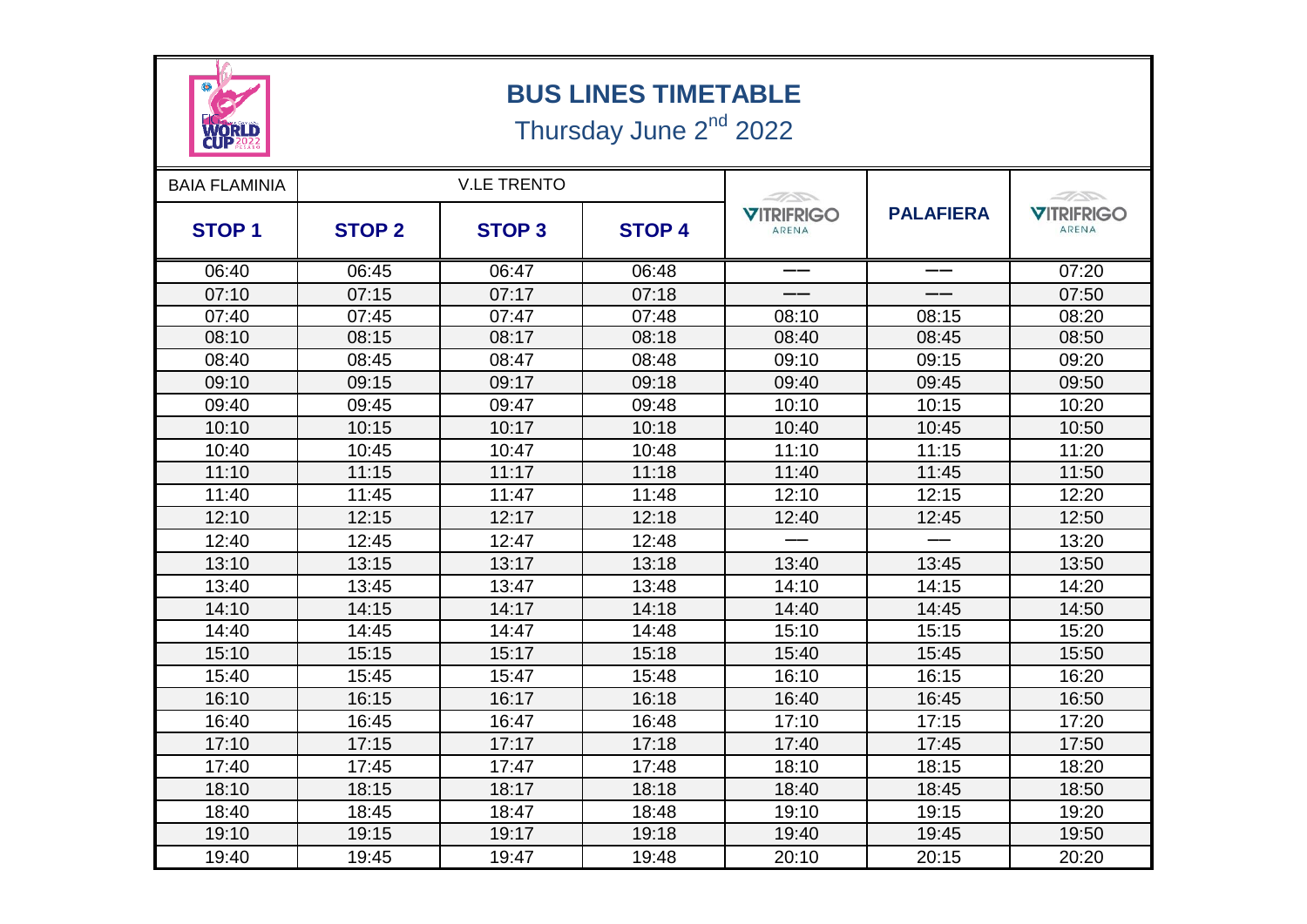| <b>BUS LINES TIMETABLE</b><br>Friday June 3rd 2022<br><b>WORLD<br/>CUP2022</b> |                    |              |               |                                   |                  |                                   |  |
|--------------------------------------------------------------------------------|--------------------|--------------|---------------|-----------------------------------|------------------|-----------------------------------|--|
| <b>BAIA FLAMINIA</b>                                                           | <b>V.LE TRENTO</b> |              |               | <u>INSSE</u>                      |                  |                                   |  |
| <b>STOP1</b>                                                                   | <b>STOP 2</b>      | <b>STOP3</b> | <b>STOP 4</b> | <b>VITRIFRIGO</b><br><b>ARENA</b> | <b>PALAFIERA</b> | <b>VITRIFRIGO</b><br><b>ARENA</b> |  |
| 07:10                                                                          | 07:15              | 07:17        | 07:18         |                                   | 07:45            |                                   |  |
| 07:40                                                                          | 07:45              | 07:47        | 07:48         |                                   | 08:15            |                                   |  |
| 08:10                                                                          | 08:15              | 08:17        | 08:18         |                                   | 08:45            |                                   |  |
| 08:40                                                                          | 08:45              | 08:47        | 08:48         | 09:10                             | 09:15            | 09:20                             |  |
| 09:10                                                                          | 09:15              | 09:17        | 09:18         | 09:40                             | 09:45            | 09:50                             |  |
| 09:40                                                                          | 09:45              | 09:47        | 09:48         | 10:10                             | 10:15            | 10:20                             |  |
| 10:10                                                                          | 10:15              | 10:17        | 10:18         | 10:40                             | 10:45            | 10:50                             |  |
| 10:40                                                                          | 10:45              | 10:47        | 10:48         | 11:10                             | 11:15            | 11:20                             |  |
| 11:10                                                                          | 11:15              | 11:17        | 11:18         | 11:40                             | 11:45            | 11:50                             |  |
| 11:40                                                                          | 11:45              | 11:47        | 11:48         | 12:10                             | 12:15            | 12:20                             |  |
| 12:10                                                                          | 12:15              | 12:17        | 12:18         | 12:40                             | 12:45            | 12:50                             |  |
| 12:40                                                                          | 12:45              | 12:47        | 12:48         | 13:10                             | 13:15            | 13:20                             |  |
| 13:10                                                                          | 13:15              | 13:17        | 13:18         | 13:40                             | 13:45            | 13:50                             |  |
| 13:40                                                                          | 13:45              | 13:47        | 13:48         | 14:10                             | 14:15            | 14:20                             |  |
| 14:10                                                                          | 14:15              | 14:17        | 14:18         | 14:40                             | 14:45            | 14:50                             |  |
| 14:40                                                                          | 14:45              | 14:47        | 14:48         | 15:10                             | 15:15            | 15:20                             |  |
| 15:10                                                                          | 15:15              | 15:17        | 15:18         | 15:40                             | 15:45            | 15:50                             |  |
| 15:40                                                                          | 15:45              | 15:47        | 15:48         | 16:10                             | 16:15            | 16:20                             |  |
| 16:10                                                                          | 16:15              | 16:17        | 16:18         | 16:40                             | 16:45            | 16:50                             |  |
| 16:40                                                                          | 16:45              | 16:47        | 16:48         | 17:10                             | 17:15            | 17:20                             |  |
| 17:10                                                                          | 17:15              | 17:17        | 17:18         | 17:40                             | 17:45            | 17:50                             |  |
| 17:40                                                                          | 17:45              | 17:47        | 17:48         | 18:10                             | 18:15            | 18:20                             |  |
| 18:10                                                                          | 18:15              | 18:17        | 18:18         | 18:40                             | 18:45            | 18:50                             |  |
| 18:40                                                                          | 18:45              | 18:47        | 18:48         | 19:10                             | 19:15            | 19:20                             |  |
| 19:10                                                                          | 19:15              | 19:17        | 19:18         | 19:40                             | 19:45            | 19:50                             |  |
| 19:40                                                                          | 19:45              | 19:47        | 19:48         |                                   |                  | 20:20                             |  |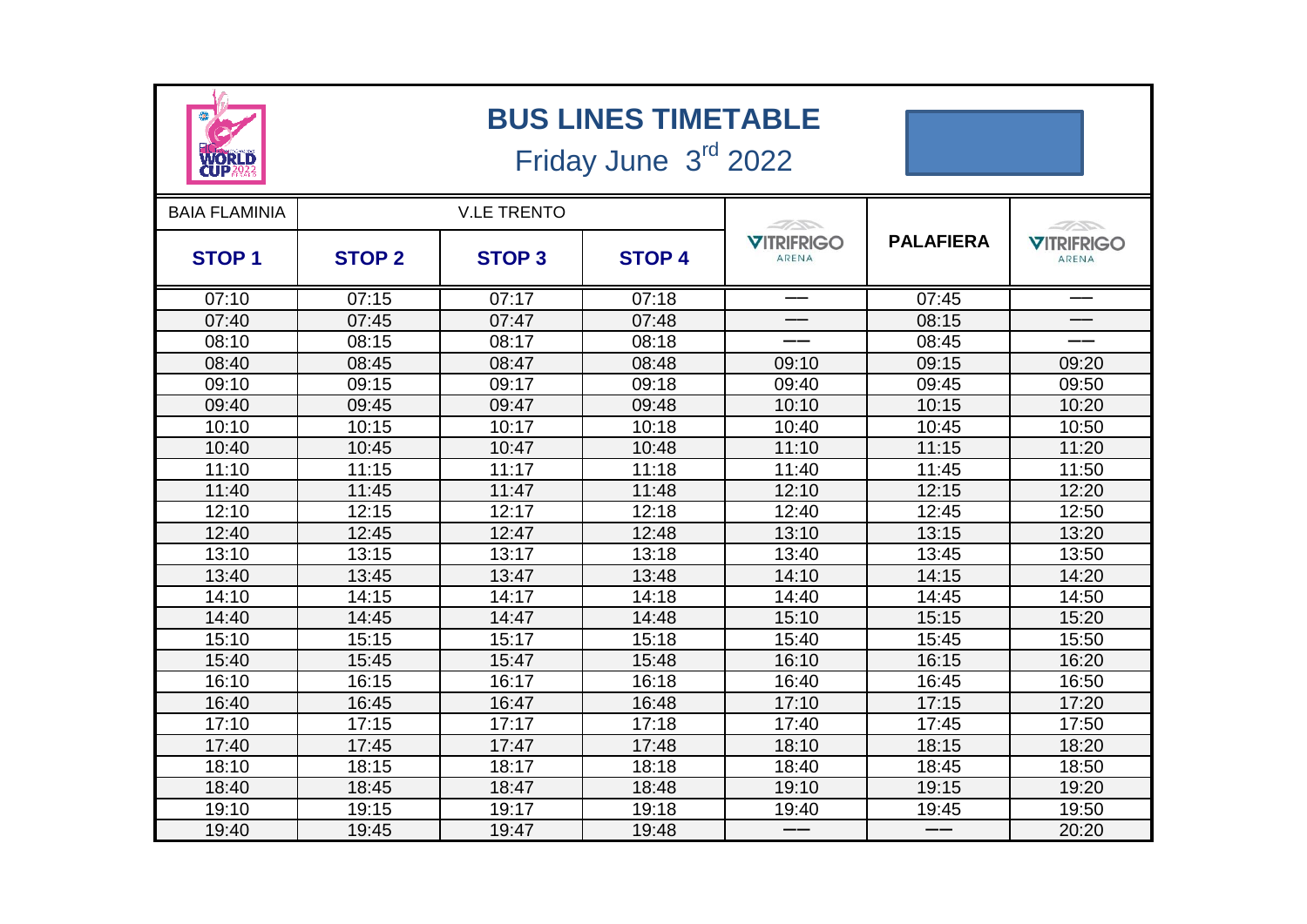| <b>BUS LINES TIMETABLE</b><br>Saturday June 4 <sup>th</sup> 2022<br>WORLD |                    |              |                                                                                                                      |                            |                  |                                                                                                                                                          |
|---------------------------------------------------------------------------|--------------------|--------------|----------------------------------------------------------------------------------------------------------------------|----------------------------|------------------|----------------------------------------------------------------------------------------------------------------------------------------------------------|
| <b>BAIA FLAMINIA</b>                                                      | <b>V.LE TRENTO</b> |              | <u> 450 - 150 - 150 - 150 - 150 - 150 - 150 - 150 - 150 - 150 - 150 - 150 - 150 - 150 - 150 - 150 - 150 - 150 - </u> |                            |                  |                                                                                                                                                          |
| <b>STOP1</b>                                                              | <b>STOP 2</b>      | <b>STOP3</b> | <b>STOP 4</b>                                                                                                        | <b>VITRIFRIGO</b><br>ARENA | <b>PALAFIERA</b> | <u> 1888 - 1988 - 1988 - 1988 - 1988 - 1988 - 1988 - 1988 - 1988 - 1988 - 1988 - 1988 - 1988 - 1988 - 1988 - 19</u><br><b>VITRIFRIGO</b><br><b>ARENA</b> |
| 07:10                                                                     | 07:15              | 07:20        | 07:30                                                                                                                |                            | 07:45            |                                                                                                                                                          |
| 07:40                                                                     | 07:45              | 07:50        | 08:00                                                                                                                |                            | 08:15            |                                                                                                                                                          |
| 08:10                                                                     | 08:15              | 08:20        | 08:30                                                                                                                |                            | 08:45            |                                                                                                                                                          |
| 08:40                                                                     | 08:45              | 08:50        | 09:00                                                                                                                | 09:10                      | 09:15            | 09:20                                                                                                                                                    |
| 09:10                                                                     | 09:15              | 09:20        | 09:30                                                                                                                | 09:40                      | 09:45            | 09:50                                                                                                                                                    |
| 09:40                                                                     | 09:45              | 09:50        | 10:00                                                                                                                | 10:10                      | 10:15            | 10:20                                                                                                                                                    |
| 10:10                                                                     | 10:15              | 10:20        | 10:30                                                                                                                | 10:40                      | 10:45            | 10:50                                                                                                                                                    |
| 10:40                                                                     | 10:45              | 10:50        | 11:00                                                                                                                | 11:10                      | 11:15            | 11:20                                                                                                                                                    |
| 11:10                                                                     | 11:15              | 11:20        | 11:30                                                                                                                | 11:40                      | 11:45            | 11:50                                                                                                                                                    |
| 11:40                                                                     | 11:45              | 11:50        | 12:00                                                                                                                | 12:10                      | 12:15            | 12:20                                                                                                                                                    |
| 12:10                                                                     | 12:15              | 12:20        | 12:30                                                                                                                | 12:40                      | 12:45            | 12:50                                                                                                                                                    |
| 12:40                                                                     | 12:45              | 12:50        | 13:00                                                                                                                | 13:10                      | 13:15            | 13:20                                                                                                                                                    |
| 13:10                                                                     | 13:15              | 13:20        | 13:30                                                                                                                | 13:40                      | 13:45            | 13:50                                                                                                                                                    |
| 13:40                                                                     | 13:45              | 13:50        | 14:00                                                                                                                | 14:10                      | 14:15            | 14:20                                                                                                                                                    |
| 14:10                                                                     | 14:15              | 14:20        | 14:30                                                                                                                | 14:40                      | 14:45            | 14:50                                                                                                                                                    |
| 14:40                                                                     | 14:45              | 14:50        | 15:00                                                                                                                | 15:10                      | 15:15            | 15:20                                                                                                                                                    |
| 15:10                                                                     | 15:15              | 15:20        | 15:30                                                                                                                | 15:40                      | 15:45            | 15:50                                                                                                                                                    |
| 15:40                                                                     | 15:45              | 15:50        | 16:00                                                                                                                | 16:10                      | 16:15            | 16:20                                                                                                                                                    |
| 16:10                                                                     | 16:15              | 16:20        | 16:30                                                                                                                | 16:40                      | 16:45            | 16:50                                                                                                                                                    |
| 16:40                                                                     | 16:45              | 16:50        | 17:00                                                                                                                | 17:10                      | 17:15            | 17:20                                                                                                                                                    |
| 17:10                                                                     | 17:15              | 17:20        | 17:30                                                                                                                | 17:40                      | 17:45            | 17:50                                                                                                                                                    |
| 17:40                                                                     | 17:45              | 17:50        | 18:00                                                                                                                | 18:10                      | 18:15            | 18:20                                                                                                                                                    |
| 18:10                                                                     | 18:15              | 18:20        | 18:30                                                                                                                | 18:40                      | 18:45            | 18:50                                                                                                                                                    |
| 18:40                                                                     | 18:45              | 18:50        | 19:00                                                                                                                | 19:10                      | 19:15            | 19:20                                                                                                                                                    |
| 19:10                                                                     | 19:15              | 19:20        | 19:30                                                                                                                | 19:40                      | 19:45            | 19:50                                                                                                                                                    |
| 19:40                                                                     | 19:45              | 19:50        | 20:00                                                                                                                | 20:10                      |                  | 20:20                                                                                                                                                    |